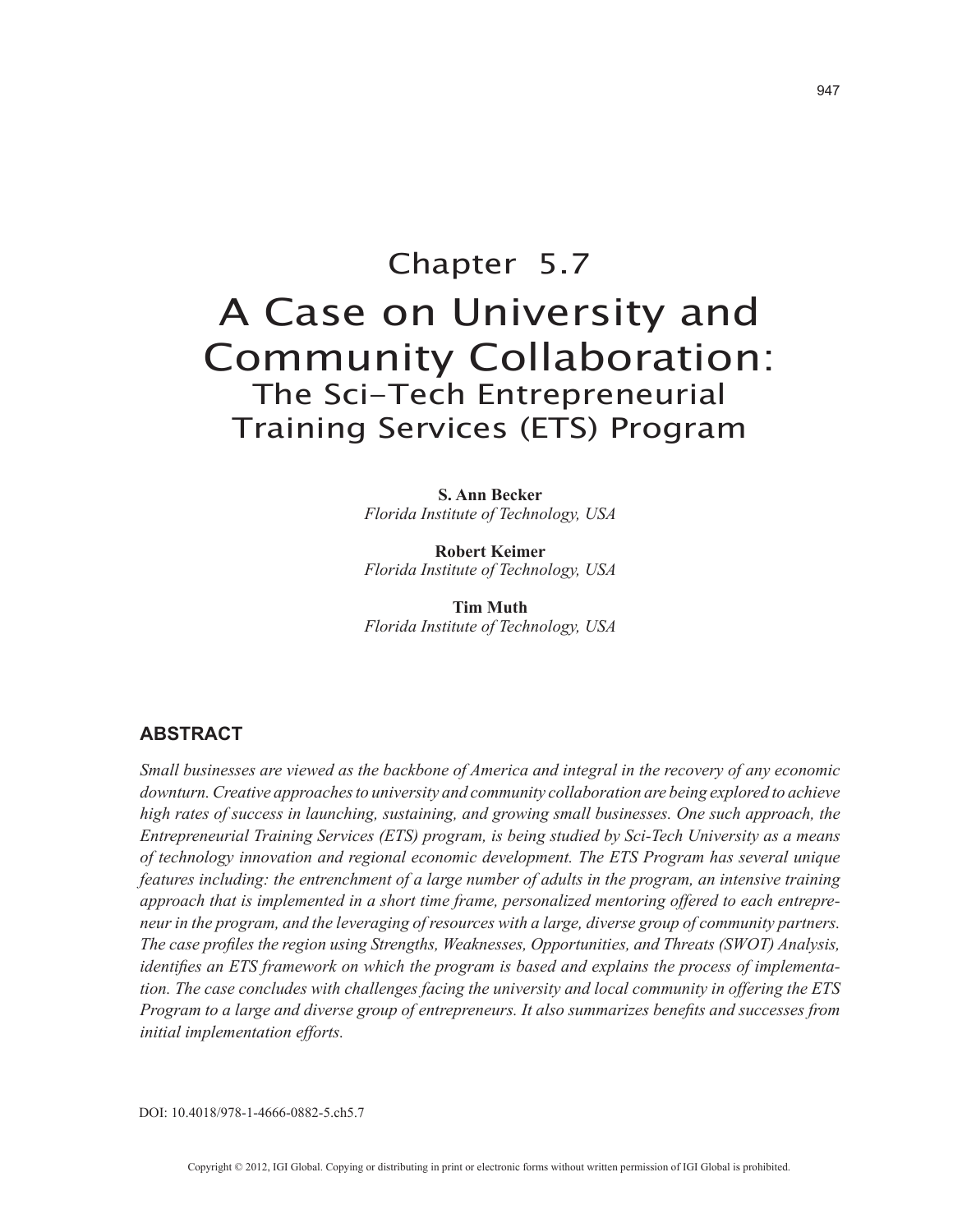# **BACKGROUND**

*"The entrepreneurial mystique? It's not magic, it's not mysterious, and it has nothing to do with the genes. It's a discipline. And, like any discipline, it can be learned" (Drucker, 1985; cited in Kuratko, 2005).* 

The United States views small businesses as the backbone of America and integral in the recovery of any economic downturn. According to Minniti and Bygrave (2004), the U.S. has achieved its highest economic performance during the last 10 years by fostering and promoting entrepreneurial activity (Minniti & Bygrave, 2004). New business incorporations have averaged 600,000 per year creating millions of jobs. In 1995, 807,000 new small businesses were established becoming an all time high (Kuratko, 2005). Fifteen percent of the fastest-growing new firms ("gazelles") accounted for 94% of the net job creation (Kuratko, 2005).

Entrepreneurship is a driving force in the U.S. economy through technology innovation and creation. In fact, Reynolds, Hay, and Camp (1999) state that about two-thirds of all new inventions are created by smaller companies. A simple illustration is recent innovation in business startups taking advantage of Web 2.0 technologies. Some well-known business startups include Facebook, Google, YouTube, MySpace, and LinkedIn. Many of these social media businesses have both university and community connections related to technology transfer, creation, and commercialization.

Entrepreneurs make two significant contributions in domestic and international market economies (Kuratko, 2005). The first contribution is a renewal process that pervades and defines market economies. Entrepreneurs play a crucial role in innovations that lead to technological change and productivity growth. Entrepreneurs are about change and competition because they change the market structure (2005; p. 578). Market economies are dynamic, organic entities rather than established ones. As such, entrepreneurial companies focus on future opportunities; they are not concerned about inheriting the past (Kuratko & Hodgetts, 2004).

A second contribution is that entrepreneurial companies provide a means by which millions enter the economic mainstream. Entrepreneurial companies enable women, minorities, those with disabilities, veterans, and immigrants the opportunity for economic success. Kuratko (2005) quotes from the US Small Business Administration (SBA, 1998), "Entrepreneurship plays the crucial and indispensable role of providing the "social glue" that binds together both high-tech and "Main Street" activities".

# **University and Community Collaborations**

Policy makers in the private and public sectors have realized the importance of universities in regional economic development (Chakrabarti & Lester, 2002). Many universities have initiated programs in partnering with entrepreneurs and both small and large businesses for technology transfer and innovation. Several high-tech areas in the U.S. with strong collaborative ties to local and regional communities include: Boston (Massachusetts Institute of Technology), Silicon Valley (Stanford University), Austin (University of Texas-Austin), San Diego (San Diego State University) and Research Triangle (North Carolina at Chapel Hill), among others. Technology innovations in these areas spur economic growth in communications, energy, sustainability, healthcare, technology, and information assurance, among others.

Universities benefit from community collaborations particularly in the areas of technology transfer and innovation. Kim and Marschke (2007) point out that technology transfer is typically not achieved through the private sector reading scholarly output about innovations and inventions. It is achieved through sustained, close interactions between businesses and researchers in transferring knowledge. This insight points out the need for